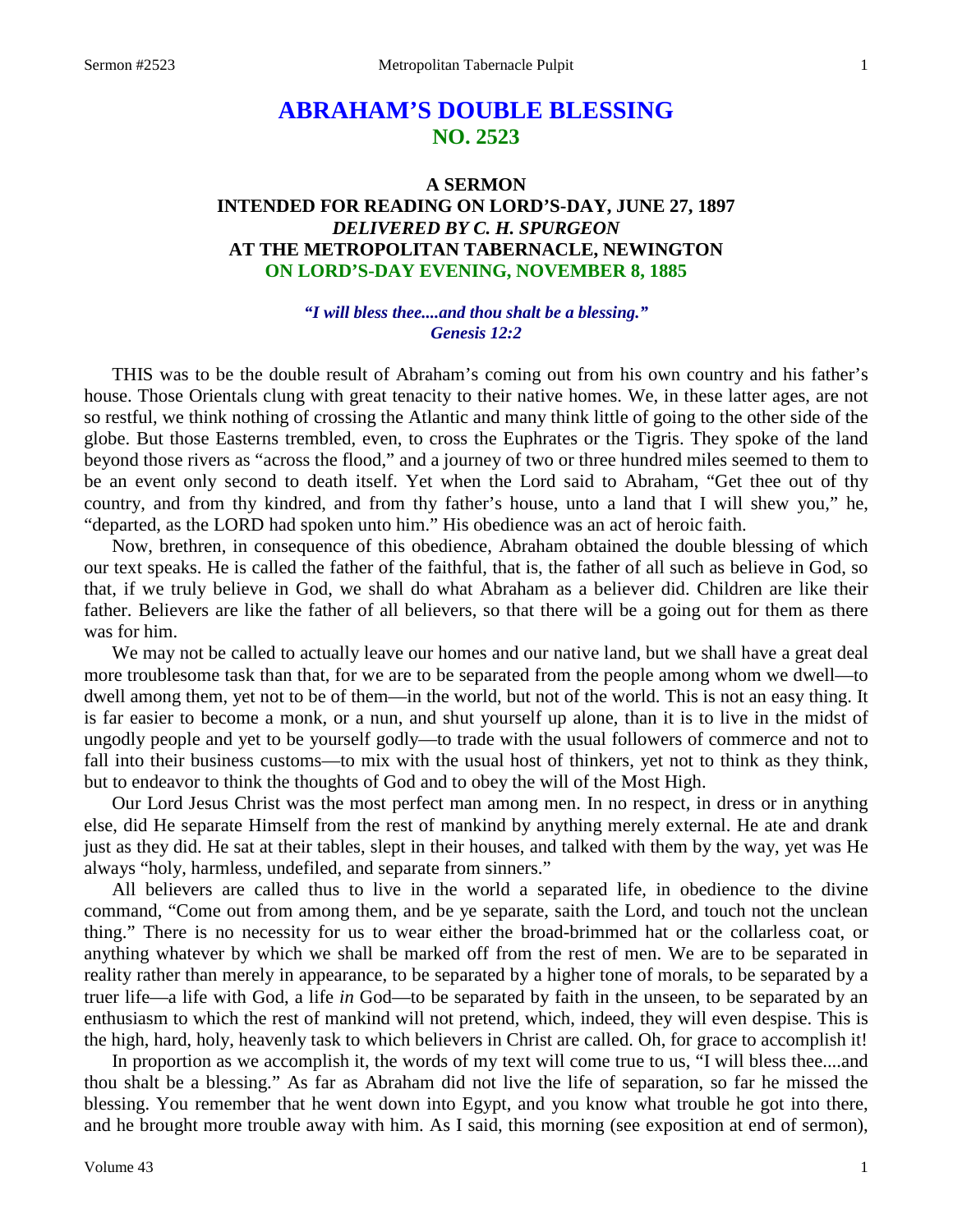very likely Hagar was one of the slaves given to him by Pharaoh when he dismissed him and Sarah, and you know what trouble Hagar brought into the family. [Sermon #1869, Volume 31, *Hagar at the Fountain*]. If Abraham had lived the separated life and had not fallen into the customs of those round about him, he would not have had that sin and sorrow concerning Hagar. Nor would he have had that righteous rebuke from Abimelech, the king of Gerar, when again he had acted deceitfully with regard to his wife.

Whenever you see Abraham living alone before the Lord, you see a man of God, blessed of God, even as the Lord said, "I called him alone, and blessed him." But when he goes and links himself with others, he loses the fullness of the blessing and gets into serious trouble.

And you, Christian men and women, will find that as long as you keep close to your Lord and Master, you will enjoy His blessing. You may have cares and trials, but they shall be blessed cares and blessed trials. But if you go into the world and act as men of the world act—if you sow your wild oats, you will have to reap them. Depend upon it, the child of God will feel the weight of his Father's rod if he begins to play with the boys of the street. If he is not careful of his company, keeping with his Father's children, and careful of his life and conversation, doing and saying what his Father would have him do and say, he will find the rod fall heavily upon his shoulders, even as the Lord said of old to the children of Israel, "You only have I known of all the families of the earth: therefore I will punish you for all your iniquities."

The blessings of which I am about to speak belong to those who live the separated life, to those who keep in the narrow way. Just in proportion as the grace of God helps us into that separated life and keeps us there, we shall be blessed and shall be made a blessing.

**I.** First, let us consider THE FIRST BLESSING promised to Abraham in our text, "I will bless thee."

Notice that the personal blessing comes first. You cannot be a blessing to others unless God has first blessed you. We do not encourage selfishness in anything, but we do say that you must fill your own pitcher before another man can drink out of it. You must have bread in your own hands before you can break it for the multitudes. It is no use for you to attempt to sow out of an empty basket, for that would be sowing nothing but wind. First of all, then, you must get the blessing yourself, for until it can be said to you, "I will bless thee," it cannot be said, "Thou shalt be a blessing."

What was the blessing which God gave Abraham? It was the blessing which He will give to all who live as Abraham lived and believe as Abraham believed. And first, Abraham had *the rest of faith.* He had no home except his tent—ever an uncomfortable style of dwelling—and no plot of land to call his own. He was a mere gypsy, moving about from place to place. "By faith he sojourned in the land of promise, as in a strange country, dwelling in tents with Isaac and Jacob, the heirs with him of the same promise."

Yet, surely, there never was a man more restful than this same Abraham. Wherever you meet him, he stands out before you as a calm, quiet, noble figure. Jacob is always cunning, bargaining, plotting, and scheming. But Abraham has nothing of that sort of character, he is a plain, simple man, believing in God, and going about his business with that leisure which comes of perfect trustfulness. If God says to him, "Leave your country," he leaves it. Go and ask him, "Where are you going, Abraham?" He does not know. God has told him to go out and he is going.

The Canaanite is still in the land of promise, is he not afraid to go there? May not the inhabitants cut him off, directly, if he comes near them? Abraham is not afraid. God has told him to go to the land of Canaan and he feels that he has a right to be there. God causes a superstitious dread to fall upon those Canaanites, a voice seems to whisper in their heart, "Touch not mine anointed," and so Abraham dwells securely among them.

An invading host comes from a distance and carries away his poor nephew Lot, who has gone to live down Sodom way, that he may be more comfortable in a city. Abraham does not deliberate about his course of action, it is his business to set Lot free. And with the few young men who are around him, the old man pursues the five kings, drives them before him like stubble driven before the wind, and brings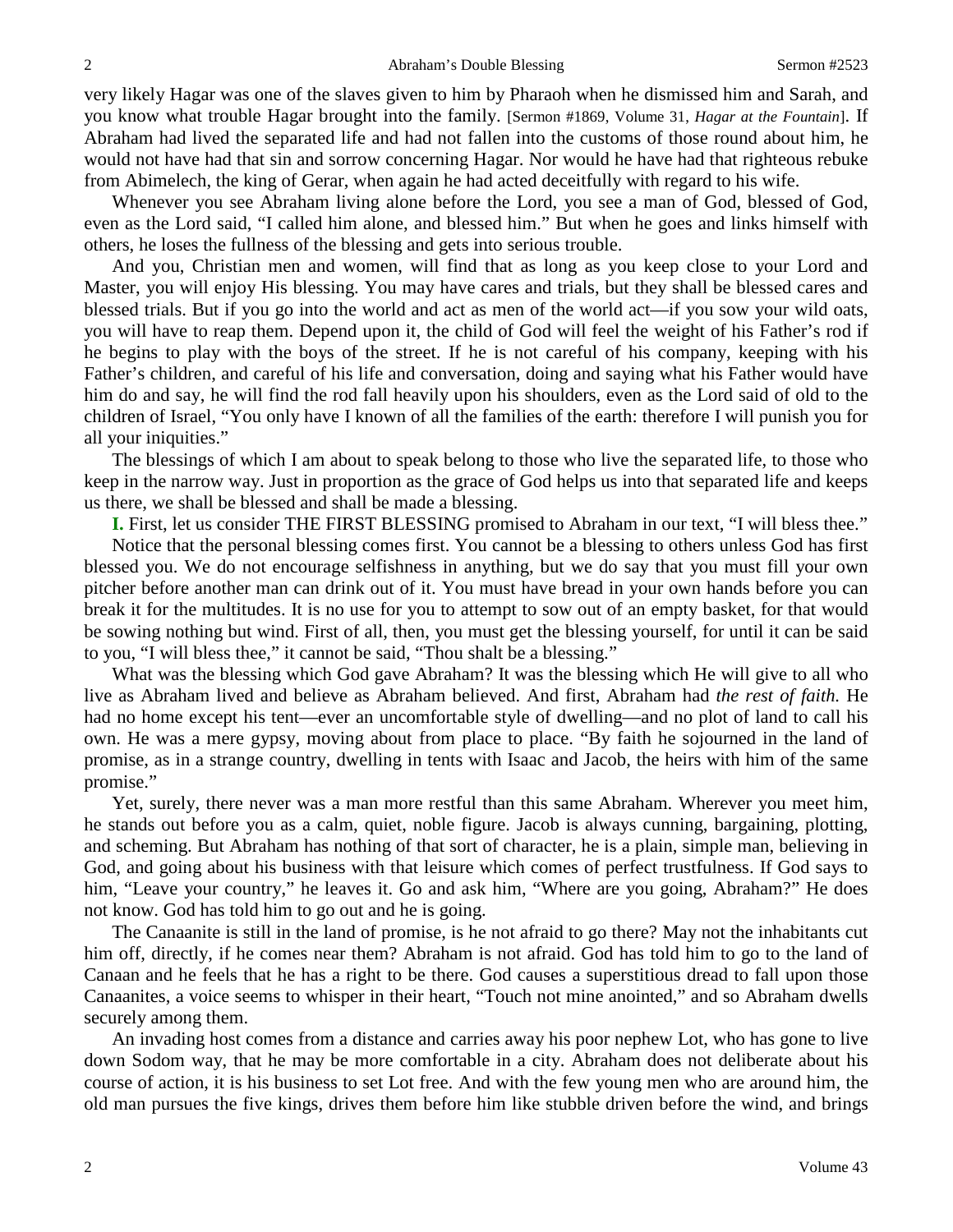back his nephew Lot and all the spoil. He never sets his hand to anything but he succeeds in it, and he never seems to worry himself about anything.

God's will is the one rule that he is always content to obey and he feels perfectly satisfied wherever he may be. Kings fall down before him, for he is a more truly royal personage than those who are draped in purple, and who wear crowns. They say that he is one of nature's true princes and so he is. God had made him a prince by one touch of faith, for it was faith that did it all. He believed in God and that believing made him truly great.

Do not say, dear friends, that this faith was only possible to Abraham. Brothers, sisters, it is possible to us also if we will have it. May God help us to believe the promise and not to be staggered at it through unbelief! If we will but trust God through thick and thin, through dark and light—if we will but believe God more than we believe our eyes or our ears—if we will but believe steadily, even though our own body seems as dead, that God will keep His promise to the very letter—And if we will, through that faith, always do the right, and never be daunted or turned aside, then shall our peace be like a river and our righteousness as the waves of the sea, and there shall be a kingly majesty about our character, simple and unadorned as it may be, and open as it may seem to be to the jests and sarcasms of an unbelieving age.

Whatever men may say, they will really respect and reverence the man who believes in God and lives as a man of faith should live. If you want perfect rest in this life—and it is worth more than thousands of precious jewels—if you would wear in your buttonhole the herb called heartsease—if you would go through the world content, and quiet, and happy, and free from care and fear, "trust in the LORD, and do good; so shalt thou dwell in the land, and verily thou shalt be fed." Has not God said, "I will bless thee"? He will bless you by means of your own faith, making you a peaceful, happy person while all the world besides seems to be up in arms, worried and anxious.

Beside the rest of faith, Abraham had the *victory of faith.* "This is the victory that overcomes the world, even our faith." Abraham was not a fighting man, but when he was called to fight, he fought in real earnest, and his adversaries fell or fled before him. The victory of Abraham's faith, when he vanquished Chedorlaomer and the kings that were with him, was not only a victory on the battlefield, but a victory afterwards.

Those kings had taken the spoils of the kings of the cities of the plain, and had carried away all the booty, but Abraham recovered it all, so that he might have claimed it as his own, and even the king of Sodom said to him, "Give me the persons, and take the goods to thyself." It was a fine pile, no doubt, and ordinary men do not look at such treasures without some kind of longing for them, but Abraham answered, "I have lifted up mine hand unto the LORD, the most high God, the possessor of heaven and earth, that I will not take from you a thread even to a shoe-latchet, and that I will not take anything that is thine, lest thou shouldest say, I have made Abram rich*.*" "No," says the patriarch, "what I receive shall come from God, and not from the king of Sodom."

It was a real victory of faith for him to be able to act like that. It is a great thing for a Christian to conquer sin, but I reckon that it is a greater thing for him not to yield to that which looks dubious, or that which is selfish although it may be just. It is a victory for faith when the man says, "No, no. I might do this, or that, or the other, but I am a child of God, and therefore I shall not do it. I trust in God and I will not do it, lest at any time in my future life someone should say, 'That was not acting as a Christian should act.' No, I will not take from a thread even to a shoe-latchet that belongs to the king of Sodom, lest thereby my God should be displeased or dishonored." What a glorious victory Abraham had that day in the king's dale!

A Christian, if he lives to God by faith, will often have just such a victory as that. If he has not as much of this world's goods as others have, he will not fret and pine after them. He will say, "I am happy enough without them." And if God should be pleased to give him riches, he will live above them and he will never let them get into his heart. "No," he will say, "I am not enriched by these things. My treasure is of a higher and nobler kind."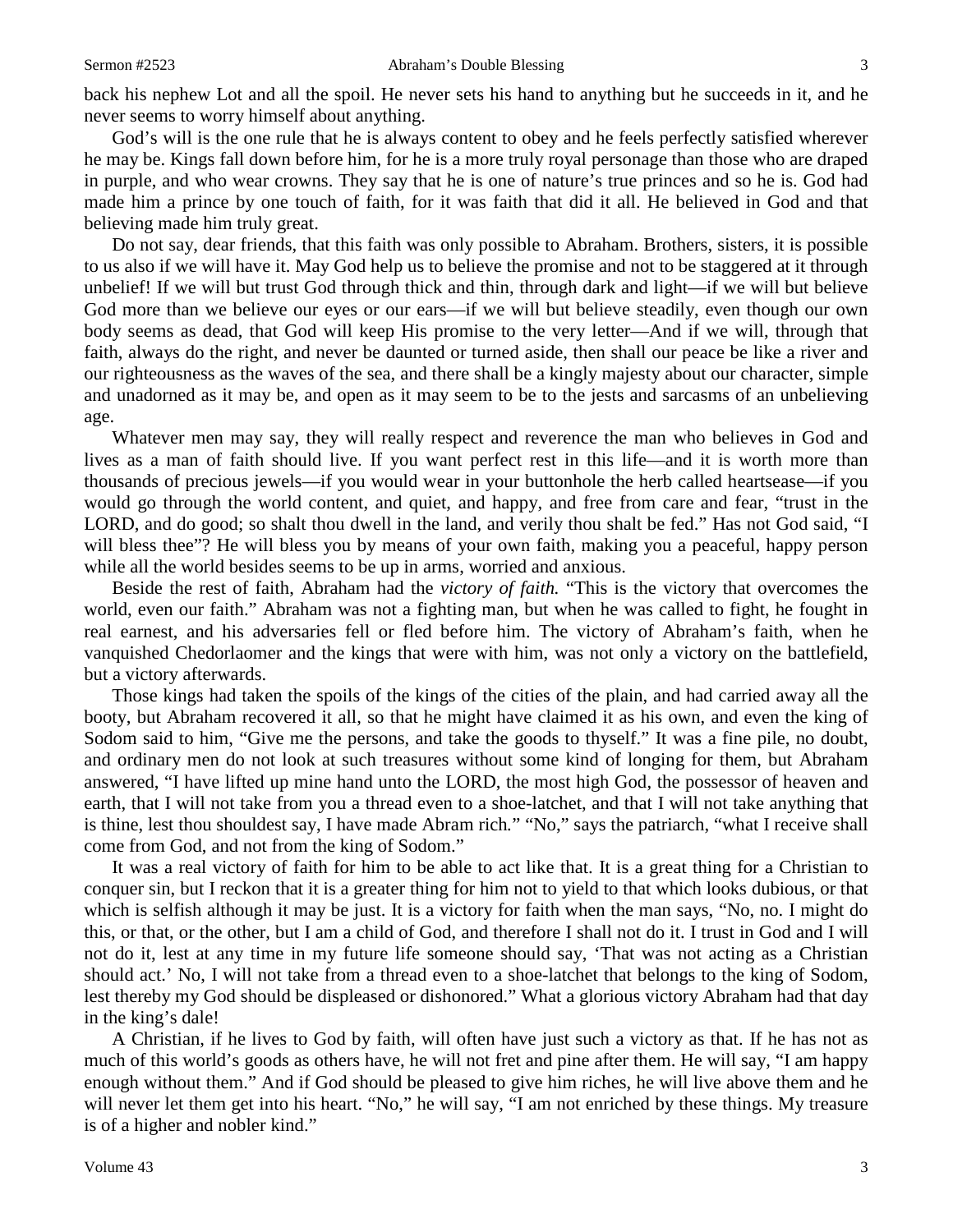There are many men who could not be trusted to be rich, for if they were to attain to wealth, they would become proud and make an idol of their gold. But the true heir of heaven has received this blessing from God—that he knows, with Paul, both how to be abased and how to abound, how to be full and to be hungry. He has learned, in whatsoever state he is, therewith to be content. And the man who has learned that lesson is a blessed man.

Another blessing which Abraham had, and which all believers may have, is this—*he had power with*  God. Oh, that every one of us possessed such power and constantly used it! God was about to destroy the cities of the plain on account of their horrible lusts and He said to Himself, "Shall I hide from Abraham that thing which I do?" Was not he a blessed man concerning whom God asked that question?

God goes to Abraham and tells him what He is about to do. And Abraham, at once, with the power that he had with God, begins to plead with Him in that famous dialogue between the man of God and the God of the man. You know how he pleaded, "Wilt thou also destroy the righteous with the wicked? Peradventure there be fifty righteous within the city: wilt thou also destroy and not spare the place for the fifty righteous that are therein?" The next plea was, "Wilt thou destroy all the city for lack of five?" Then he brought the number down to forty, to thirty, to twenty, and at last to ten righteous. Was it not a glorious thing for this man, this sheik, this Bedouin of the desert, to plead and wrestle thus with the eternal God?

Talk not to me about the grandeur of kings upon their thrones, Abraham speaking thus with God is greater than all of them put together. Tell me not of brave warriors returning from the fight amid the acclamations of the throng. This lonely man, grasping the arm of JEHOVAH and urging his suit for mercy for the people of these doomed cities, is a greater man than all mortals besides. They used to say of Luther, as he walked along the street, "There goes the man who can have of God anything he likes to ask."

And there are some I know to whom God has given this same privilege. And if we will but walk alone with God and will fully trust Him, He will give us *carte blanche.* He *has* given it to us in those wondrous words of Christ, "If ye abide in me, and my words abide in you, ye shall ask what ye will, and it shall be done unto you." "Delight thyself also in the Lord; and he shall give thee the desires of thine heart."

It is as if the silver keys of Paradise swung at the girdles of the saints. Have they not had the keys of the rain? Did not Elijah turn the key and shut up the clouds for three years and six months, and then turn it the other way and bring a blessed deluge on the land? Oh, if we have but faith, we shall have this high privilege of coming to the mercy seat, just when we will, and asking of our God according to our need, and His promise shall be fulfilled to each one of us, "I will bless thee."

I must add, yet further, that Abraham had from God the great blessedness of *being sustained under trial.* Have you ever noticed a certain little record concerning Abraham? It is after he had offered up his son Isaac. That was the sharpest trial that could have befallen mortal man—to be commanded to go and offer up his own son, his only son, his beloved son, the son who had been miraculously given to him. But he, with stalwart faith, felt sure that God would keep His promise, and that He would raise Isaac from the dead if need be, so it was not for him to reason about the matter, but to do what seemed to be the terrible will of God.

Some little while after that great trial, it is written, "Abraham was old, and well stricken in age: and the Lord had blessed Abraham in all things." That is the short history of his long life. God told him that He would bless him, and He did. "The Lord had blessed Abraham in all things." What! when He commanded him to slay his son? Yes. He "had blessed him in all things." What! When He took away his wife Sarah? Yes, for, "the Lord had blessed Abraham in all things." Perhaps, if his life had been without troubles, that sentence would not have been true.

Just look at this matter a moment, dear friends. When you and I, with all our cares, and trials, and poverty, and sufferings, and pains, shall get to our journey's end, if we have faith like Abraham's, it will be written of each one of us, "The Lord had blessed him in all things—blessed him in his troubles,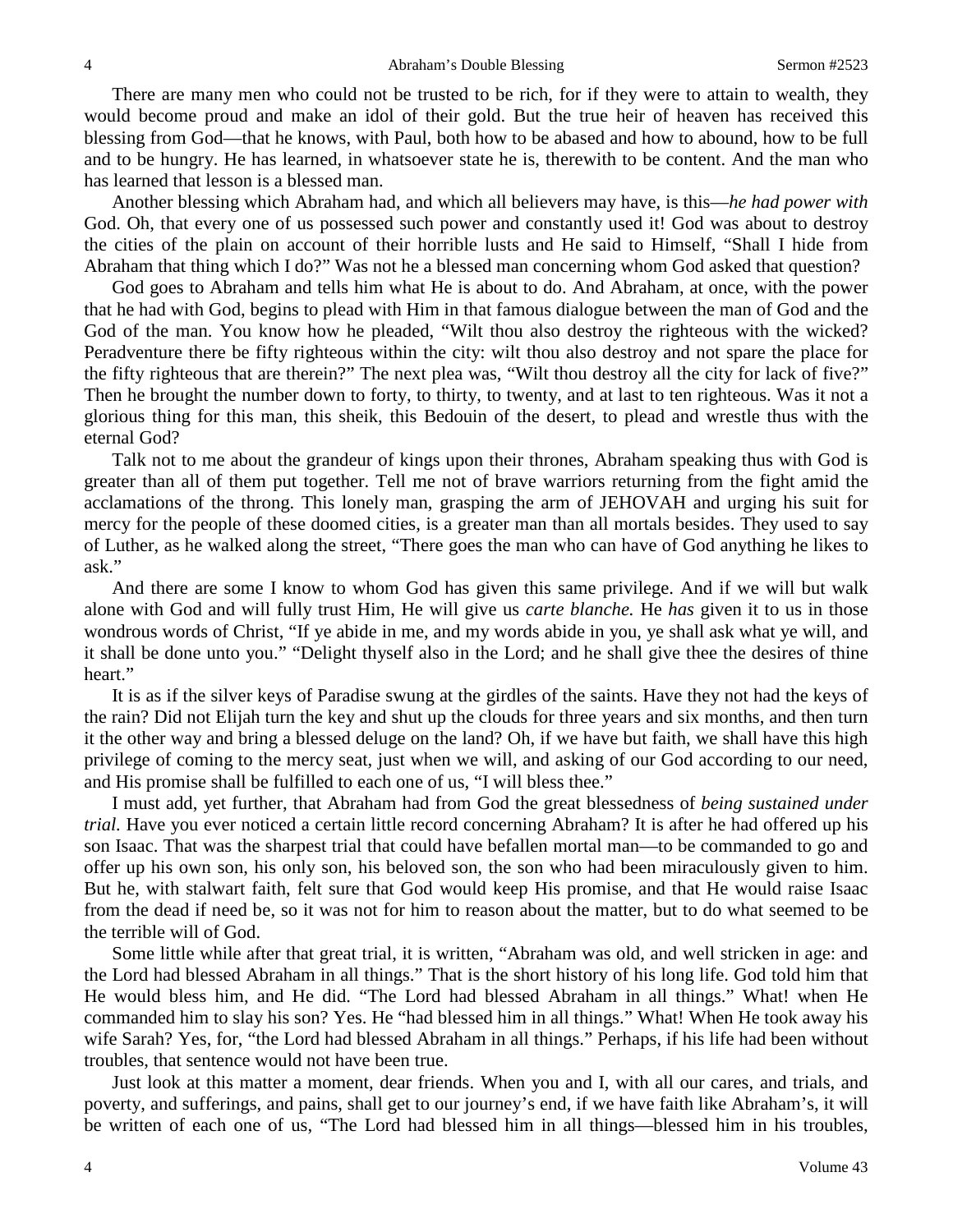blessed him in those cruel tests of faith as they seemed to be, blessed him by sustaining him under them all."

I think that if I were an old sailor, I should not like to have had a life on a sea of glass. If I were at home, say at seventy years of age, and my grandchildren had gathered around me to hear the story of my life, I would not like to have to sum it all up by saying, "Boys, I do not know anything about storms. I never was in one in my life. You see, I never went to sea without a favorable wind. Whenever I got on board ship, all storms ceased, and I had nothing to do but just to watch until I reached the port." I expect the boys would ask, "But, grandfather, were there never any big waves?" "No, never." "Were you never cast away on a rock?" "No, never, it was all smooth with me from beginning to end."

There would be nothing to tell about a life like that and a man would not make much of a sailor that way. Or suppose it is one of our soldiers who, when he has retired from the army says, "I never smelt gunpowder." I pray God that our soldiers may never have to fight, but still, a man will never make anything of a soldier if that is the fact with him.

And you and I will not make stalwart Christians without trials and troubles. And when we get to heaven, we shall not have so much for which to glorify God if we have had our bread and butter spread for us from the first day to the last, and have never had any lack of food, never any hard labor, never any stern affliction, never any bitter pain, never any deep distress. But how blessed are they who have done business in great waters, who have seen the white teeth of the storm furies and sailed through the very throat of death, and yet come out safely.

How blessed are they who have had much reason for fear, but who have had no fear, God having lifted them above it by the supernatural energy of His grace! So, brethren, you may often have blessing come to you, not in the shape of a rolled path all the way to heaven, but in the shape of a faith that endures to the end, so that you shall stand firm in every temptation and at the last shall enter into your rest and say at the end of all, "God has blessed me in all things, blessed be His holy name!"

Another special favor that Abraham had was *God's presence.* I think that the greatest blessing God ever gives to a man is His own presence. If I had my choice of all the blessings of this life, I certainly should not ask for wealth, for that can bring no ease. And I certainly should not ask for popularity, for there is no rest to the man upon whose words men constantly wait, and it is a hard task one has to perform in such a case as that.

But I should choose, as my highest honor, to have God always with me. Who would choose between the burning fiery furnace of Nebuchadnezzar and a bed of down, if God be equally with us in both cases? It matters not. We might be just as happy in the one case as in the other. If God be with us, if His divine love surrounds us, we carry our own atmosphere wherever we go, we take our own abode with us wherever we journey. And with Moses we can say, "Lord, thou hast been our dwelling place in all generations." That heart is full of heaven that is full of God. That man is blessed to all the intents of bliss who dwells in God and in whom God dwells. And that is the privilege of all who truly believe in Jesus, all who come out from the world and live a life of faith as Abraham did.

Bow your head, believer, and let the Lord God pronounce on you this benediction, "Surely, blessing I will bless thee." Sorrowing, suffering, weary, burdened, yet receive this blessing as from God's own mouth, "I will bless thee." Poor, despised, slandered, yet is the blessing not one whit curtailed. So, take it home with you and go on your way rejoicing.

**II.** Now let us turn to the second part of the text and consider THE SECOND BLESSING promised to Abraham. "Thou shalt be a blessing."

When God has blessed any man, He makes that man to be a blessing to others. The Lord fills him that he may overflow with blessing for those around him. The Holy Spirit puts into the man the life of God that that life may flow out of him to others.

How, then, do we bless other men? I answer—genuine Christians bless other men *by their example.* I will give you one instance, sometimes an instance is better than an explanation. I suppose that there is hardly a person here who has not heard of that famous preacher of the Gospel, Mr. John Angell James. I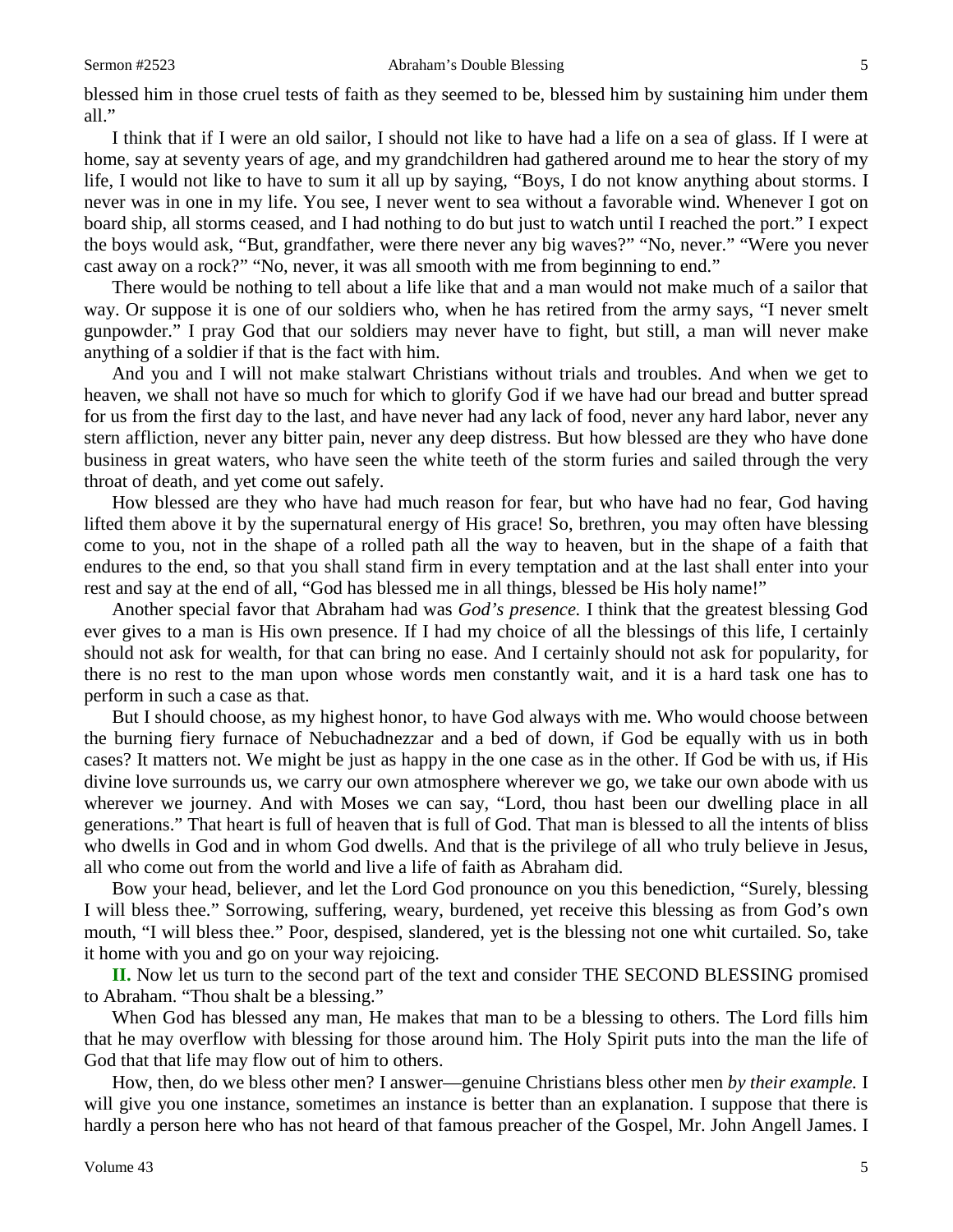remember, thirty-three years ago, taking a journey from Cambridge to Birmingham, that I might be able to say that I had heard Mr. John Angell James preach. And I did hear him preach, greatly to my comfort and joy. You know that he wrote that book, *The Anxious Enquirer,* which has been the means of bringing so many to Christ, but did you ever hear how John Angell James came to be a Christian and a preacher?

He was engaged as a clerk in an office, as many of you may be, and he slept upon his master's premises. He had been accustomed, when he retired for the night, to get into bed without any prayer or any reading of the Scriptures, but there came into the same office a new clerk, a young man. James went upstairs, undressed himself as quickly as he could, and got into bed, when, to his surprise, the new clerk moved the candle, went to his box, took out his Bible, drew his chair up, sat down as if he was quite at home, and read a chapter.

Then, with equal deliberation, he knelt down at his bedside and prayed. He never said a word to John Angell James about not praying, but he did what was a great deal better, he himself prayed. Within a few months from that time, Mr. James was a converted man. Within two or three years, he was a minister of the Gospel, and I cannot help tracing the usefulness of the preacher to the decision of that young unknown clerk who dared to do the right thing come what might. "I will bless thee," said God to that young clerk, "and I will make you a blessing." I wonder whether, afterwards, he used to say to himself, "I thank God that I knelt down and prayed that night, because, by that simple act of mine, that man of God was brought to the feet of Jesus and tens of thousands were converted by his instrumentality"?

"I will make thee a blessing." Oh, that our example might be such that, wherever we go, we may be a blessing! Some of you, perhaps, have lived in very poor neighborhoods. You get into poverty and have to dwell in a back slum. As soon as you are converted, you want to move away and I do not blame you, who would like to remain there? At the same time, it seems a pity that the moment there is a lamp lit, we should take it out of the dark corner. That slum is where your example is needed, my brother. Where do you put the salt? Why, of course, where there is something that, without it, will rot! So there must be children of God who will say, "We mean to live here and drive the devil out. We do not intend to leave this corner, but we mean to stop here and fight the foe till God shall give us the victory."

Further, dear friends, those whom God uses are made a blessing *by their prayers*. Does anybody know the full extent of the blessings which come upon us in answer to the prayers of others? Unhappy is the man who has not somebody praying for him. But rich is that one who is daily the object of the prayers of saints.

O dear friends, if God has saved you, never stint your prayers for others. I ask a share in them, I count myself rich in having the prayers of so many, but how often am I gladdened and comforted when I know that there are thousands of Christian people who have pledged themselves never to pray either morning or evening without remembering me in their prayers! I thank them from the bottom of my heart, they can do me no greater kindness.

Pray for all ministers of Christ, and pray for all Christians, and pray day and night for this great wicked city of ours, steeped up to its throat in sin. God have mercy upon it! Get to your chamber, child of God, and bow your knee, and cry mightily unto the Most High, for these evil days sorely need it. If ever we needed intercessors, it is now. If John Knox's prayers saved Scotland—and they did—we need a man like he to save England and to bless our country at this present moment. You can be made a blessing by your intense and vehement prayers. Therefore, all of you who are believers "pray without ceasing."

Moreover, if God has blessed us, we ought to try to be made a blessing *by our ordinary life.* Sydney Smith, the witty clergyman, often said some very good things, and one I remember was, "Always make it a rule to make somebody happy every day, even if it is only by giving a child a farthing, or helping a poor woman to carry a parcel that is too heavy for her." There really is so much misery in the world that it is a pity for us to cause a child to cry, or even to cause a dog to go howling down the street. I think that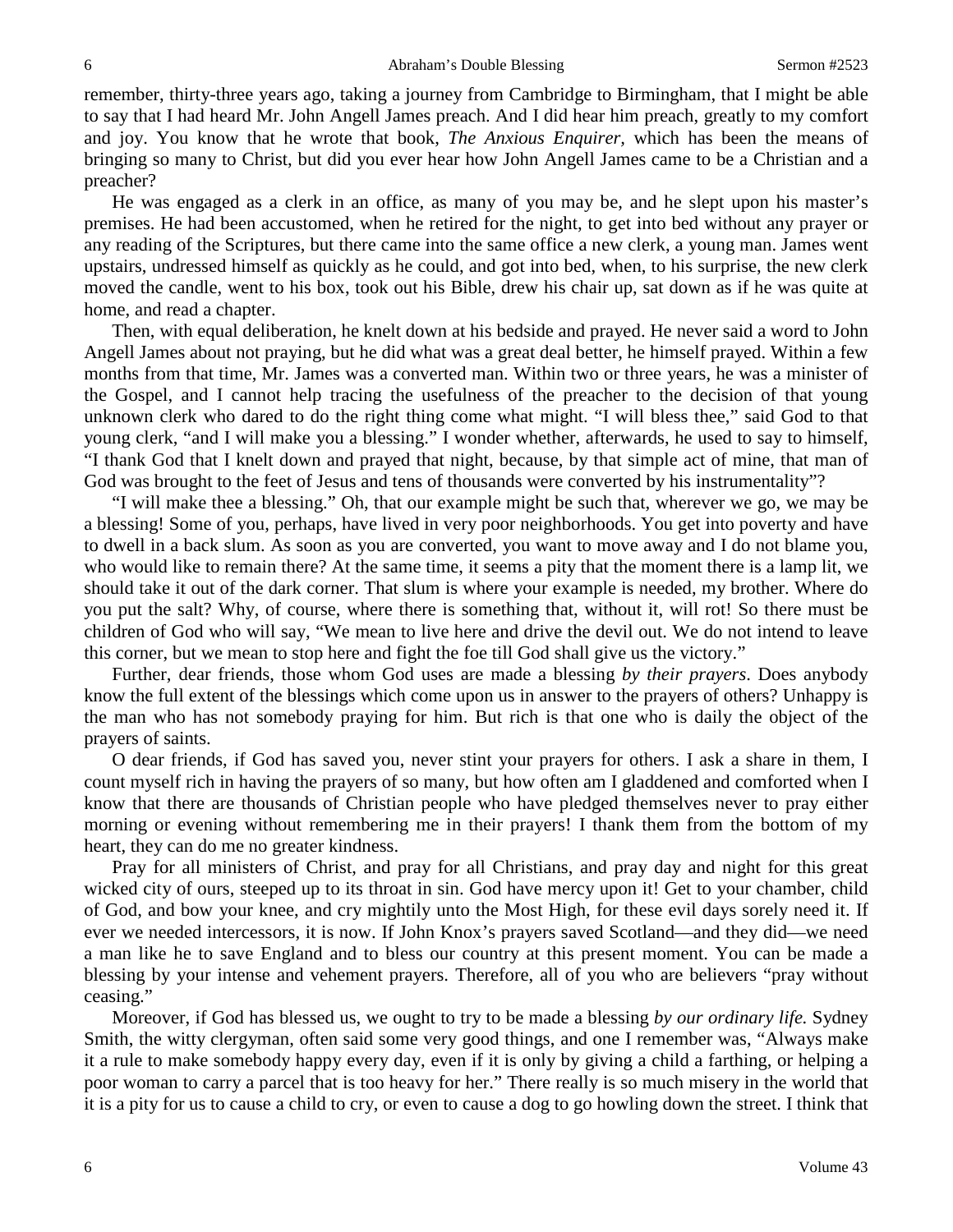we ought to make everyone happy wherever we are, for our Master went about doing good to all sorts and conditions of men.

But certainly in our own family we who love the Lord should have the brightest eyes and the most cheering countenances. I know some professed Christians who are so dreadfully good, so painfully pious, that I cannot live near them. "Thou shalt not, thou shalt not," seems written across their very foreheads. All that we must not do they perfectly understand, but wherein there is anything of joy and delight and pleasure in this holy faith of ours, which came from our blessed joyous Savior—for such He was, though He was the Man of sorrows—all that they seem to forget.

Let it not be so among us, dear friends, but let us try with all our might to be a blessing to everybody, and most of all to be a blessing to those for whom nobody cares. Let us go out of our way to remember the forgotten, to help the helpless, to succor those who are in the deepest need. You know how it is in this world, everybody will give something to the person who does not need it, but why not give to the poor, and the needy, and the helpless? That is where our gifts should go most freely. These cannot make us a return, but we shall have a reward at the last if we do them good. Oh, for the faith which is truly a blessing because we endeavor to make other people happy wherever we may be!

"I will make thee a blessing." When this promise came to Abraham, surely the very essence of it was that Abraham was *to be made a blessing to the world by virtue of his connection with Jesus Christ.* Our Lord was descended from Abraham, "He took not on him the nature of angels; but he took on him the seed of Abraham." Our Savior was a Jew. He took upon Himself the nature of that race, and therein Abraham became a blessing to the whole world.

And now, spiritually, we who believe are the children of Abraham. We come not into the covenant as they do who are merely descended from Abraham after the flesh, but we come in with Isaac, the child of the promise, born not after the flesh, but after the power of the Spirit. And so we become heirs of salvation by virtue of that faith which was in Abraham and which dwells also in us by the gift of the Holy Ghost.

Beloved, if you and I are to be made a blessing to others, it must be by our bringing the Lord Jesus Christ to those whom we meet from day to day. Do not talk to a friend without speaking of your Savior. Do not be long in a house without introducing that dear name, there is so much of savor, of sweetness, of comfort, of healing, of life in that precious name of Jesus, that you cannot too often speak of it, or too frequently introduce it into all sorts of companies.

I heard, some time ago, of a man handcuffed and being taken away by the police for a term of imprisonment—a horrible wretch with a face that was scarcely human, a man who seemed as if he was cut out for a murderer—and as he stood in the station and few cared even to look at him, a little girl went near, and looking up to him, said, "Poor man, I pity you." He was wretch enough to utter some lewd and profane expression, and the child, astonished, ran back to her father. But she could not stop long. There seemed to be a charm to her about that wicked man, so she ran into the room again, and said, "Poor man, Jesus Christ pities you, He does." The police said to the governor of the jail, when handing over their prisoner, "That man will give you a world of trouble. He is the most horrible brute we ever came across, it took a great many of us to capture him."

The next morning he was found quiet and subdued, and during all the term of his imprisonment, there was not a better prisoner. And he went out of the jail a changed man. He told the chaplain that it was the little girl who had done it when she said that she pitied him and that Jesus Christ pitied him. If we would more often bring in that blessed name of Jesus, then would our text be fulfilled, "I will bless thee....and thou shalt be a blessing."

Oh, that we would all first come to Him and find the blessing that is treasured up in Him, and then go forth, and be a blessing to our own family and to all around us! O Lord, grant that it may be so, for Your dear Son's sake! Amen.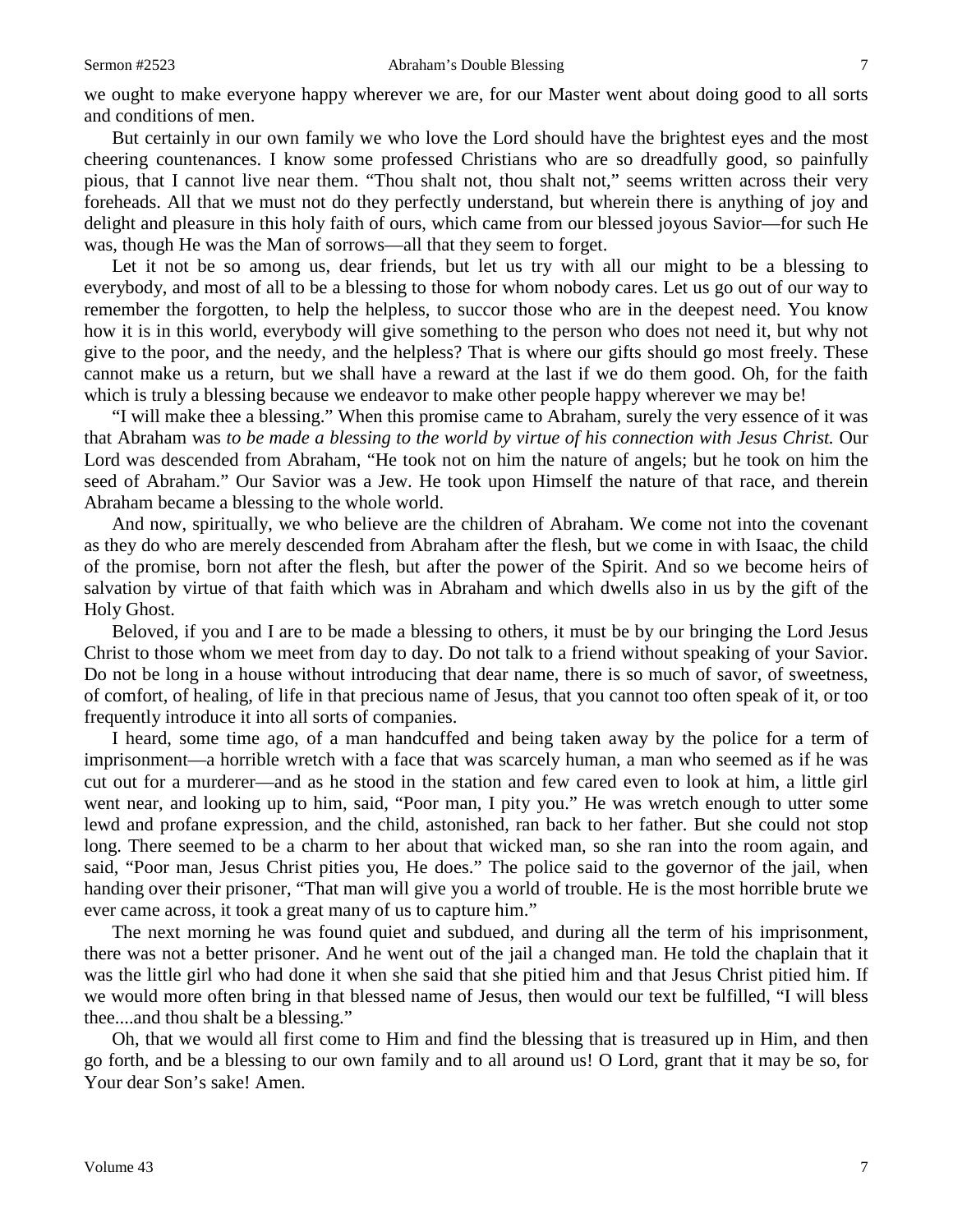#### **EXPOSITION BY C. H. SPURGEON**

#### *GENESIS 12:1-7; 14:17-24; 22:15-18*

We will read two or three passages in the Book of Genesis concerning God blessing His servant Abraham. Turn first to the twelfth chapter.

**Chapter 12, verse 1.** *Now the LORD had said unto Abram, Get thee out of thy country, and from thy kindred, and from thy father's house, unto a land that I will shew thee:*

It was God's intention to keep His truth and His pure worship alive in the world by committing it to the charge of one man and the nation that should spring from him. In the infinite sovereignty of His grace, He chose Abraham—passing by all the rest of mankind—and elected him to be the depository of the heavenly light, that through him it might be preserved in the world until the days when it should be more widely scattered. It seemed essential to this end that Abraham should come right out from his fellow countrymen and be separate unto JEHOVAH, so the Lord said to him, "Get thee out of thy country, and from thy kindred, and from thy father's house, unto a land that I will shew thee."

**2-3.** *And I will make of thee a great nation, and I will bless thee, and make thy name great; and thou shalt be a blessing: And I will bless them that bless thee, and curse him that curseth thee: and in thee shall all families of the earth be blessed.*

There, you see, was the missionary character of the seed of Abraham, if they had but recognized it. God did not bless them for themselves alone, but for all nations, "In thee shall *all* families of the earth be blessed."

**4.** *So Abram departed, as the LORD had spoken unto him; and Lot went with him: and Abram was seventy and five years old when he departed out of Haran.*

He had already attained a fine old age, but he had another century of life before him, which he could not, then, foresee, or expect. If, at his age, he had said, "Lord, I am too old to travel, too old to leave my country, and to begin to live a wandering life," we could not have wondered. But he did not talk in that fashion. He was commanded to go and we read, "So Abram departed, as the LORD had spoken unto him."

**5-6.** *And Abram took Sarai his wife, and Lot his brother's son, and all their substance that they had gathered, and the souls that they had gotten in Haran; and they went forth to go into the land of Canaan; and into the land of Canaan they came. 6 And Abram passed through the land unto the place of Sichem, unto the plain of Moreh. And the Canaanite was then in the land.* 

Fierce and powerful nations possessed the country. It did not seem a very likely place to be the heritage of a peace-loving man like Abraham. God does not always fulfill His promises to His people at once, else, where would be the room for faith? This life of ours is to be a life of faith, and it will be well rewarded in the end. Abraham had not a foot of land to call his own, except that cave of Machpelah which he bought from the sons of Heth for a burying place for his beloved Sarah.

**7.** *And the LORD appeared unto Abram, and said, Unto thy seed will I give this land: and there builded he an altar unto the LORD, who appeared unto him.*

Thus, you see, Abraham began his separated life with a blessing from the Lord his God.

Further on in his history he received a still larger blessing when he returned from his victory over the kings.

**Genesis 14:17-19.** *And the king of Sodom went out to meet him after his return from the slaughter of Chedorlaomer, and of the kings that were with him, at the valley of Shaveh, which is the king's dale. And Melchizedek king of Salem brought forth bread and wine: and he was the priest of the most high God. And he blessed him,*